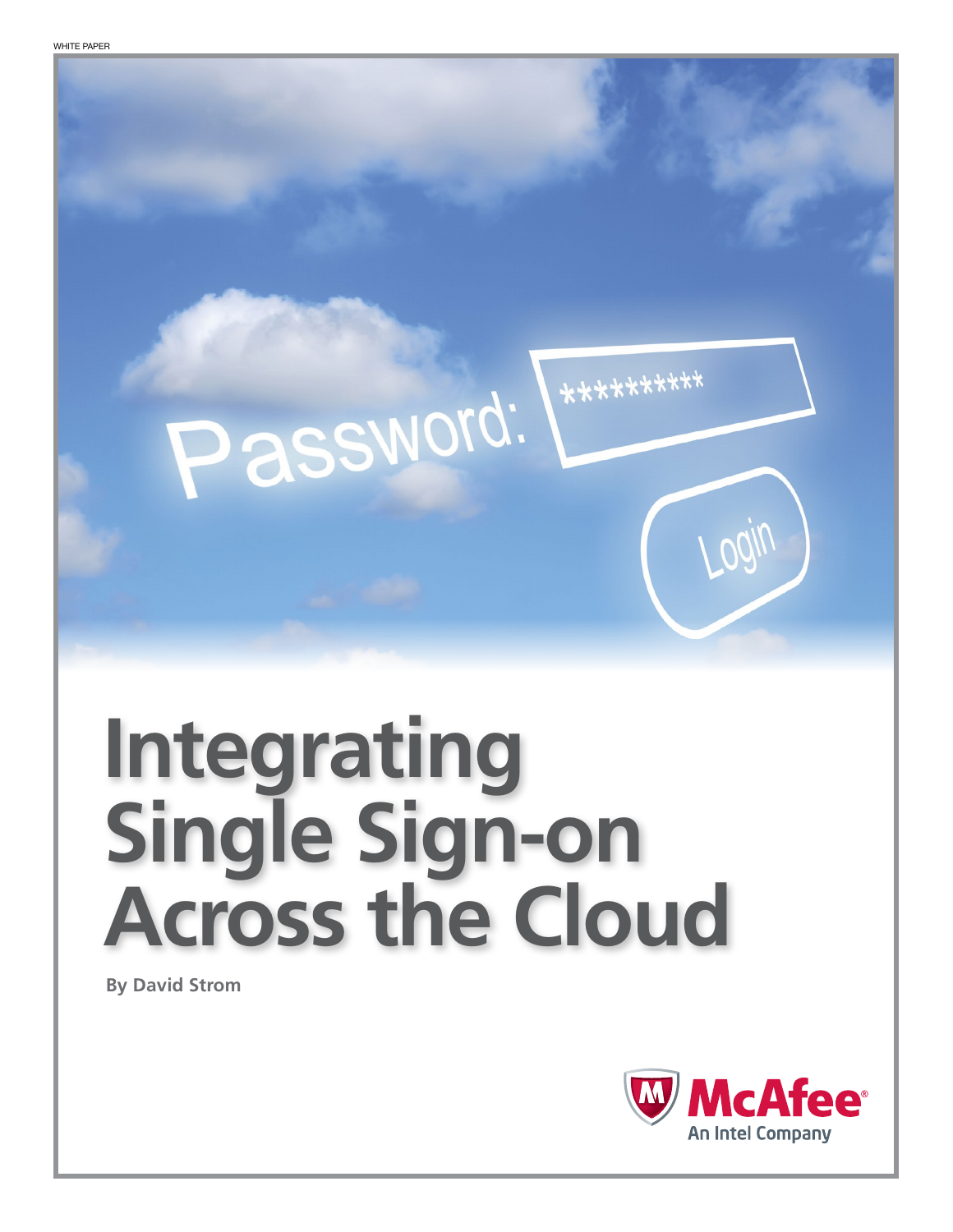# **TABLE OF CONTENTS**

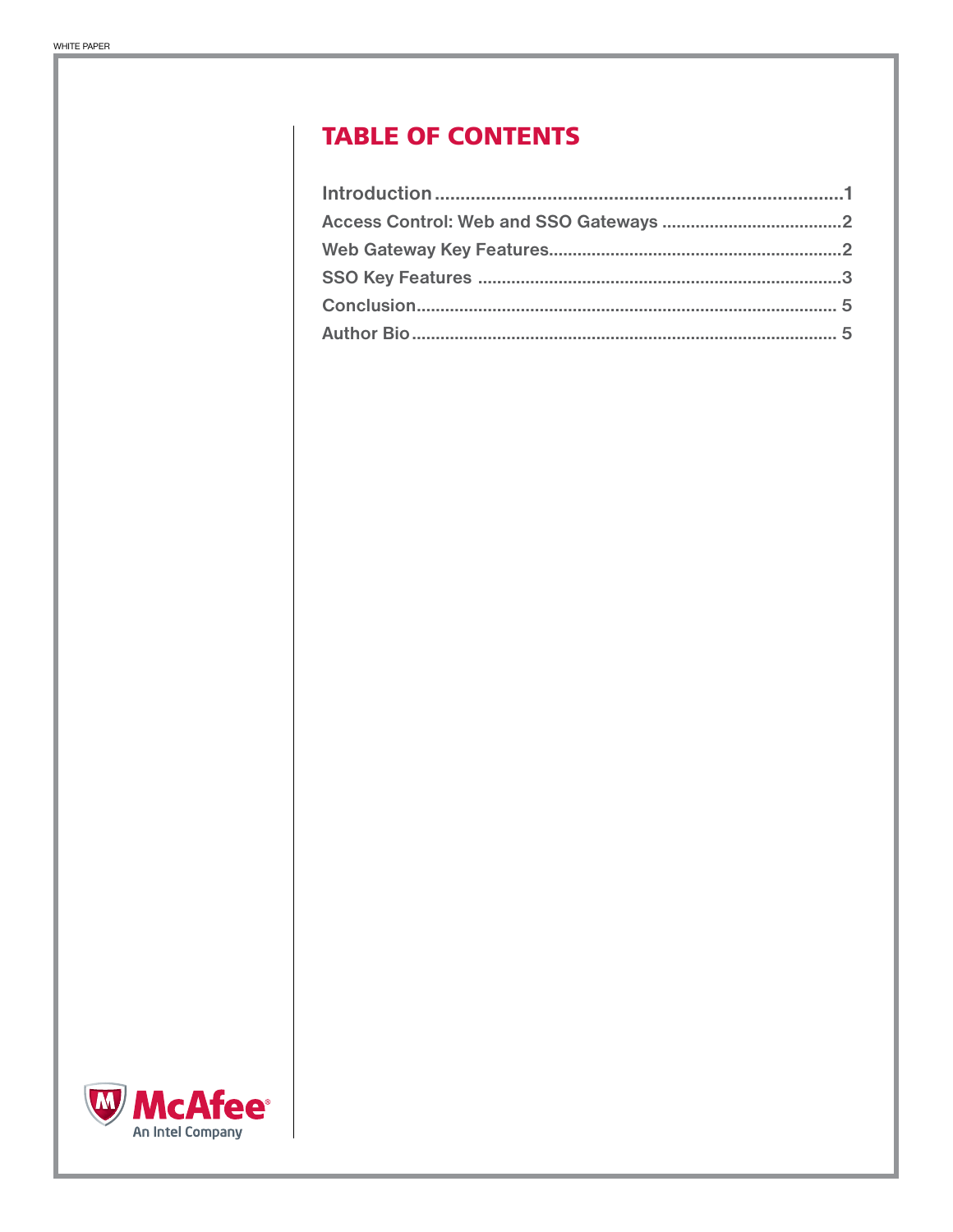**Standards for provisioning and de-provisioning have not kept pace with the growth of SaaS applications.**

<span id="page-2-0"></span>ingle sign-on (SSO) isn't something new: we have had various products for more than a decade to manage a proliferation of password and security profiles. Indeed, many of us make use of Microsoft's Active Directory to provi ingle sign-on (SSO) isn't something new: we have had various products for more than a decade to manage a proliferation of passwords and security profiles. Indeed, many of us make use of Microsoft's Active Directory to provide SSO within the enterprise network. What applications and access to them from external company partners. Both of these things have made the SSO problem more complex and a lot harder to implement, since the identity boundary needs to be extended to third-party applications and users. Web-based SSO gateways now have to combine both cloud-based SaaS logins with local desktop Windows, Active Directory and other on-premises application logins for smoother federated identity integration and to enable identity management for Web applications both inside and outside the corporate firewall.

Besides this integration, a number of new standards such as *Security Assertion Markup Language* (SAML), OpenID and OAuth have made for more automated exchanges of identity information between Web applications and security gateways. These standards allow for automated sign-ons via exchanging XML-based tokens and other information securely among websites, and make configuring trusted, federated SSO between systems a lot simpler. Not every SaaS site supports all of these standards, but more are getting on board every day as a result of the popularity and reach of the SSO products. And, as the number of Web-based applications supported by enterprises continues to escalate, the problem to integrate them and manage the entire collection of identities will only gets more complex.

Unfortunately, standards for provisioning and de-provisioning have not kept pace with the growth of SaaS applications. The recently developed *Simple Cross-Domain Identity Management* (SCIM) protocol has the potential to help with this particularly complex problem, but has not yet achieved critical mass with the Service Provider community.

In this white paper, we will look at these trends, and discuss some of the issues involved with the integration and federation of identity across the cloud. We'll also look how several McAfee products, including the McAfee Web Gateway and Cloud Single Sign On, resolve these issues.

The Virtual Private Network (VPN) used to be the end goal for a typical security officer: making sure that the protection of a local network could be extended to remote users. The better VPNs offered Active Directory (AD) integration as a way to simplify the login process when users were offsite

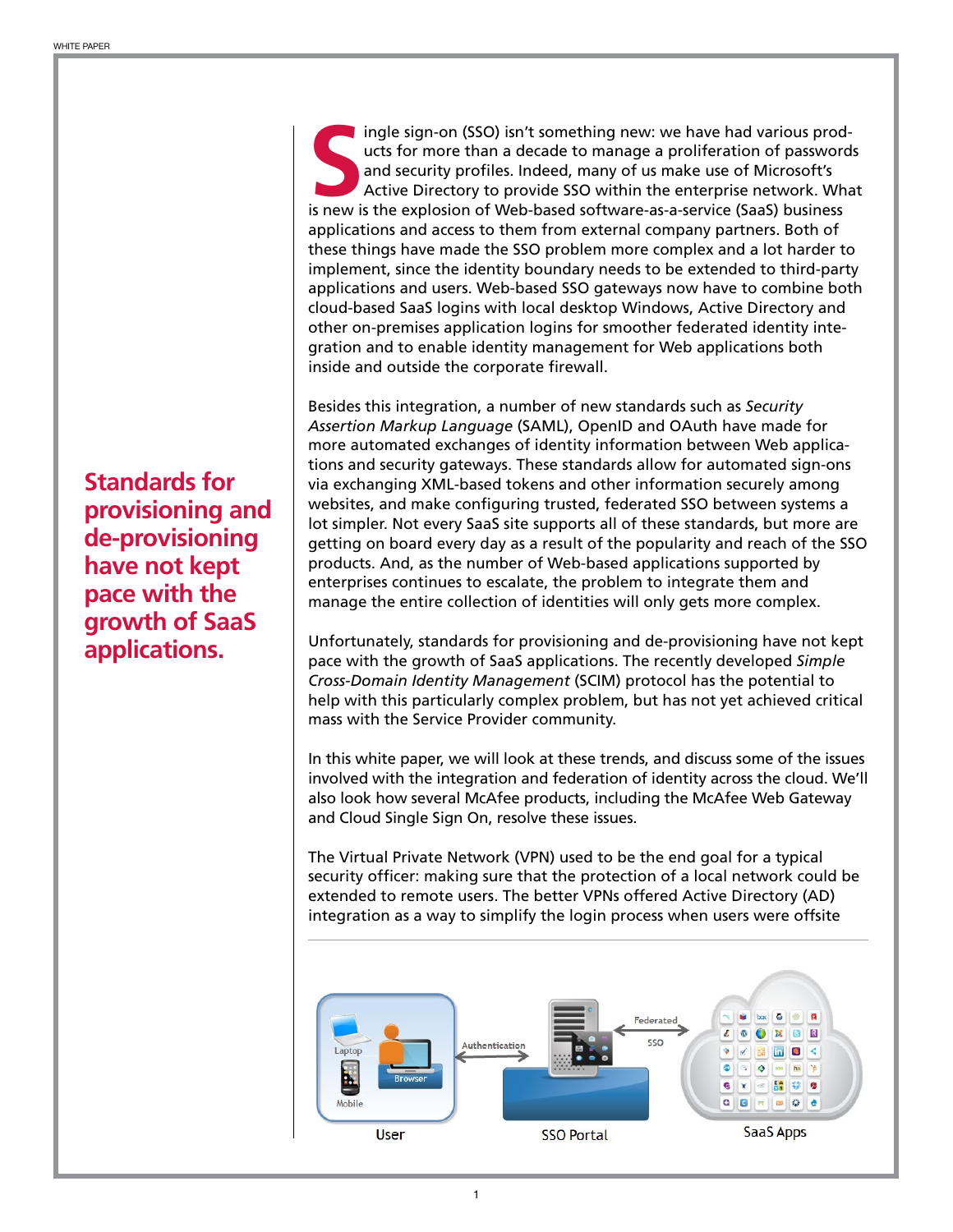<span id="page-3-0"></span>

and needed to connect to the internal network. However, having a VPN is just the beginning now of a wide series of security measures for the enterprise. Part of the problem is that often users are mixing access to cloudbased apps with access via the VPN to the central on-premises network apps, and many VPNs weren't designed for this hybrid collection of apps. Another part of the problem is that once a PC is authenticated and connected to the central network, that doesn't guarantee that it is infection-free.

#### Access Control: Web and SSO Gateways

The Web Proxy/Gateway also used to be a fairly simple device that could cache frequently accessed sites and block particular URLs that were either not part of the work focus or that contained known threats. But now these proxies have to be more sophisticated and work closely with SSO gateways and the numerous SaaS applications, along with standard security apparatus such as firewalls, intrusion prevention devices and other protective measures.

Web proxies and SSO gateways come from two separate worlds, and only recently have there been solutions that attempt to combine them and federate identities across both kinds of products. As enterprises build or buy more Web-based applications, the distinction between what is found on premises and what lives in the cloud is no longer relevant. And, as they staff their projects with outside contractors, partners, and others, the difference between who is are listed in their internal staff directory and who isn't aren't becomes less important. We need better mechanisms to protect the corporate network, no matter where users are coming from and which apps they are using.

Adding to this complexity is the fact that encryption has become more widely deployed across the Web and proxies have had to get smarter about how to decrypt these pages.

## Web Gateway Key Features

Here are some features to look for in a modern Web gateway:

- First, does the gateway offer granular applications control and **policy creation**? The product should easily recognize a wide variety of applications so administrators don't have to spend a lot of time figuring out how to specify them in the gateway. IT professionals want to be able to pick and choose the allowable corporate applications, and block the others.
- Next, how does the gateway **handle zero day threat detection and**

**Web proxies and SSO gateways come from two separate worlds, and only recently have there been solutions that attempt to combine them.**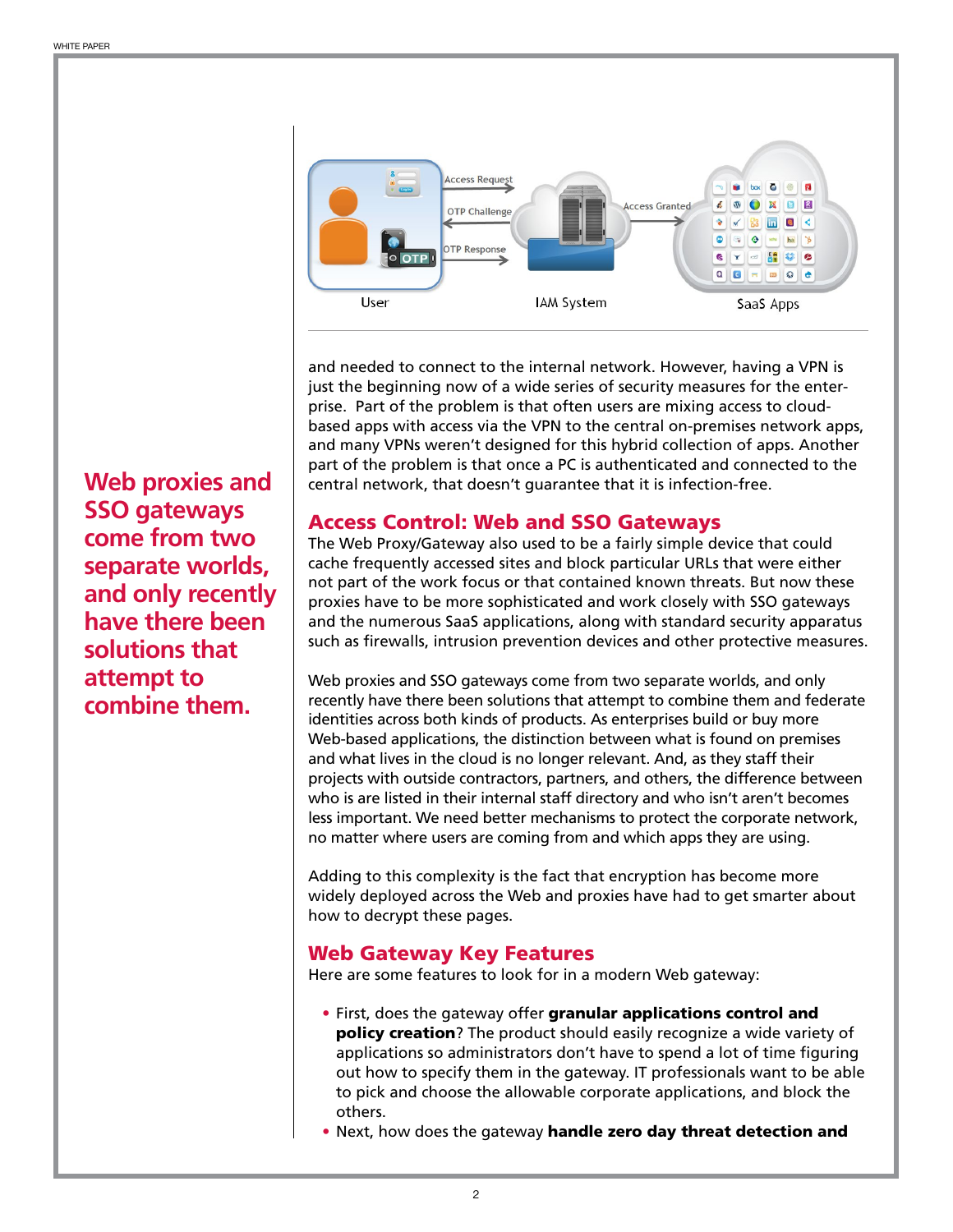**If IT professionals are going to deploy SSO across their organizations, the last thing they want to do is to manually provision (or terminate) each user one at a time.**

<span id="page-4-0"></span>other security issues? The biggest issue for current security managers is being able to detect zero-day threats where there is no virus signature and no current behavior profile of the attack. Having this ability is a big help to screening out malware and traffic before it hits the network and infects any of its endpoints. In the past, security managers needed a variety of protection products including anti-virus, Web filtering, and anti-phishing tools to keep the bad stuff from infecting their networks and endpoints, but since these are zero day threats which have no signature, these approaches are not particularly effective. McAfee's Web Gateway and Web SaaS offering utilize a unique patented *Gateway* anti-malware engine that uses signatureless emulation of active code to detect zero hour attacks.

• Third, does the gateway include data loss protection (DLP) or integrate with DLP devices? Some of the web gateway vendors are working hand-in-hand with their DLP solutions for more effective security and control. For example, McAfee embeds its DLP protection in McAfee Web Gateway. Furthermore, does the gateway integrate with the SSO gateway? With McAfee Web Gateway, it does.

#### SSO Key Features

Let's turn to the SSO gateways themselves. SSO products used to be either based in the cloud or on-premises, but that distinction is no longer relevant: today we need a hybrid approach that integrates logins across both environments. In fact, it is getting harder to tell the difference between the two approaches, and the best situation is to offer both on premises and cloudbased solutions, or have bits of code that reside in both places to accomplish their SSO operations. Let's look at some of the key features in a modern SSO product.

First is the **automated provisioning of new user identities**. If IT professionals are going to deploy SSO across their organizations, the last thing they want to do is to manually provision (or terminate) each user one at a time. Part of the problem is that not every SaaS vendor supports automated provisioning from every SSO product. The way most SSO products work is to connect to an internal Active Directory server or some other identity repository, grabbing and provisioning the current users with SaaS accounts using one of the identity standards such as SAML and OpenID. Ideally, a gateway should be able to initiate provisioning, which makes the bulk on-boarding process a lot easier. However, due to the lack of accepted standards, in most instances provisioning requires the target SaaS application (or service provider) to expose an API that the SSO product (or identity provider) can use for provisioning.

Another feature is the support for just-in-time (JIT) user provisioning. This means once the SaaS provider and the SSO vendor have exchanged certificates, users can be set up on a new SaaS-based app with a minimum of fuss and bother. One method to establish trust is to make use of an exchange of certificates. A second is to use XML-based standards along with secure Web forms to establish a trust relationship for the login. Having both methods can be quite powerful, and indeed can free users from even having to keep track of their passwords on particular SaaS-based accounts, since the SSO gateway sets everything up for them from the first time that they use each account.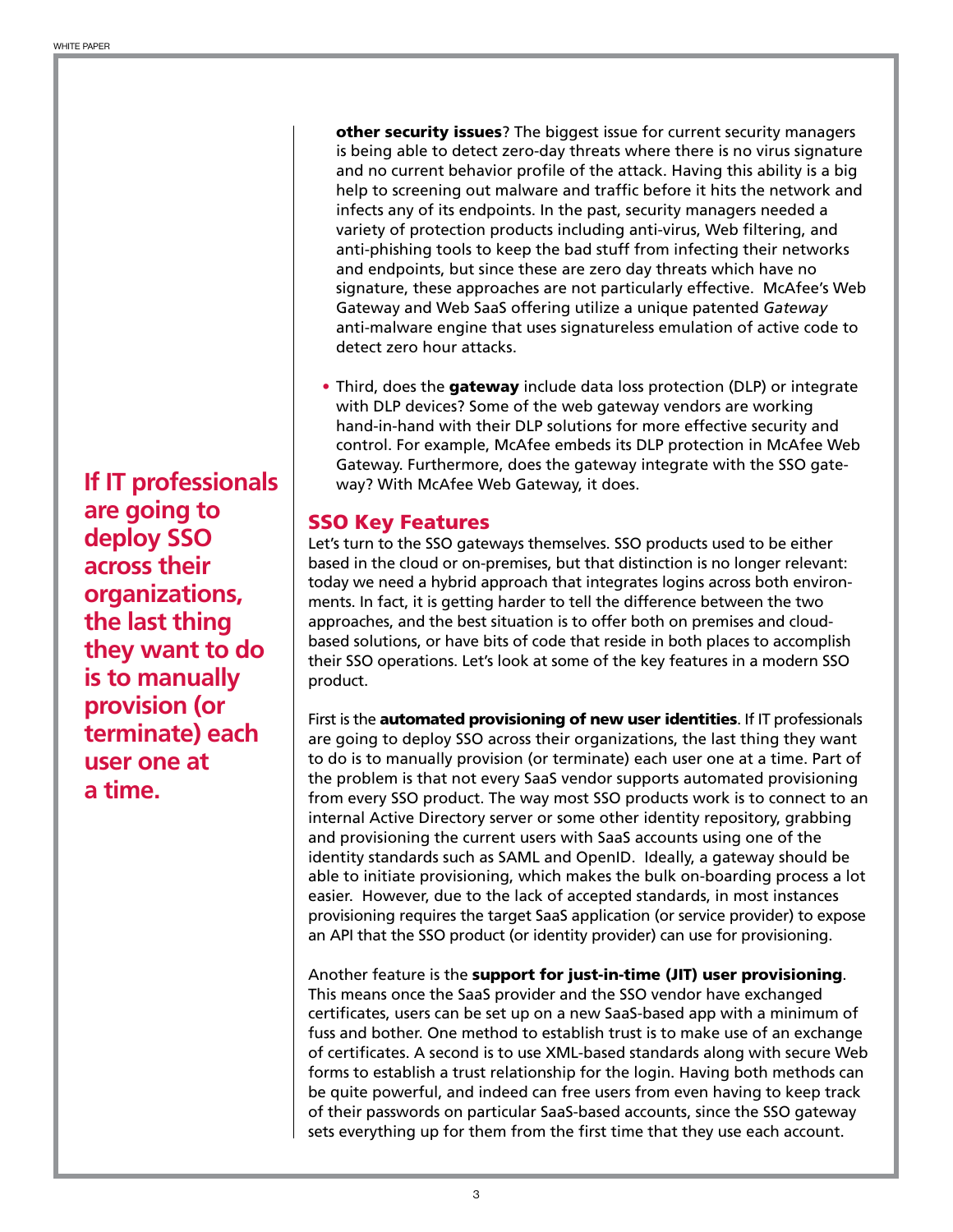Part of evaluating the automated provisioning feature in a SSO supplier is in understanding how each product recovers from mistakes that admins will make in the specifying the login process. Given the amount of information that each product requires for its automation, it is easy to make typos or small syntax errors that can take hours to figure out and correct. So the debugging information that a product supplies is critical in keeping IT pros from getting frustrated or wasting time testing SSO services.

And it isn't just automated provisioning, but the depth of support for Active Directory, too. Products should automatically recognize the groups of user accounts, such as network administrators. They should also do twoway synchronization of user accounts with Active Directory so that as admins add or delete users from one, their actions are matched on the other side. And they should support federated identity synchronization with outside networks, such as setting up a partner portal so that individual logins from partner organizations don't need to be manually created on a SSO system. The best situation is to use the Active Directory group identities as the basis of how a gateway configures their SSO roles and policies. McAfee has very flexible configuration rules and can set up individual apps with a particular identity repository and choose whether each app needs to have a separate two-factor authenticationprocess. McAfee also offers SSO and Web gateway integration, which offers further flexibility and ease of configuration.

Next is how many pre-built application SSO connectors are available from the SSO provider? The McAfee SSO solution comes with hundreds of different SSO connectors. Many vendors, including McAfee's gateways, have Web forms-based mechanisms to add new apps to their SSO gateways. This is essential because in certain cases this is the only automation method available for those applications.

However, this involves a lot of trial-and-error experimentation, so it is best to choose those vendors who have a larger collection of connectors to start with. One factor to consider is the SSO security model that's available to match up the gateway, the app, and the identity provider. By that term, we mean whether the SSO gateway employs a single method per user, per app, or per identity provider.

One of the biggest issues with SaaS is protecting the application against unauthorized access. For many, the preferred method is to employ two-factor authentication to validate a user's identity. Since multiple SaaS apps may need to be protected, a two-factor authentication system must be able to support multiple accounts. McAfee's system can also be configured to require includes a one-time password two-factor authentication solution into the end user launchpad, either with or without two-factor authentication to used to protect individual applications,to and provide the highest levels of security. This means that specific apps can be provisioned for stronger authentication methods so that each app can use a different method. Many of its competitors only allow for a single two-factor token to protect the entire user account, which is both less flexible and less secure.

Next is how policies are set up to connect particular identity providers with particular apps. The McAfee SSO solution comes with a large collec-

**One of the biggest issues with SaaS is protecting the application against unauthorized access.**